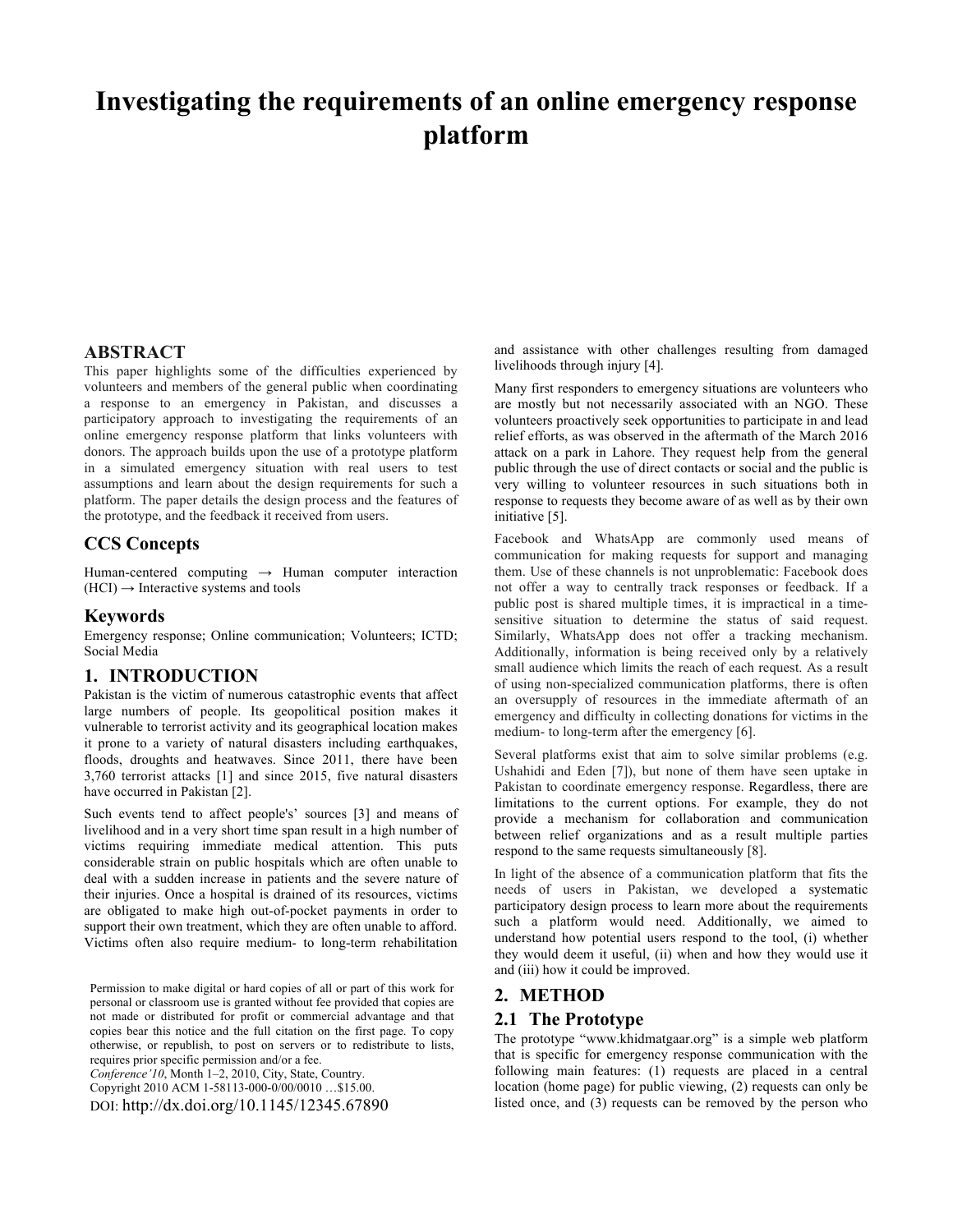made the request (a registered volunteer). Each request includes item type, amount, location of request and requester's phone number.

Khidmatgaar has two main user groups: volunteers who are either individuals or members of organisations who work on emergency response directly. These volunteers can issue requests on the platform. The second user group are potential donors, members of the public who are willing to help. They can view requests in chronological order on the website's home page and choose to respond. To utilise the networks of donors and the potential reach social media offers, each request is shareable over Facebook or Twitter, linking back to the original platform, which makes tracking of its status possible.

In early July 2017 we tested the prototype with members of both user groups. The goal of the trial was to investigate the design requirements of an online platform for emergency relief coordination and communication through various interactive sessions with participants.

## **2.2 Participants**

A total of seven 'volunteers' and 22 'donors' participated in the event. Volunteers were selected based on their involvement in emergency relief efforts in Pakistan for at least 2 years; they were known to one of the organizers as fellow volunteers. Donors were students at different local universities. At the beginning of the event, informed consent was obtained from all participants.

## **2.3 Focus Group Discussions (FGDs)**

We began with FGDs with volunteers and donors separately. The questions for both groups differed slightly. Volunteers were asked questions such as, "How do you learn about and decide what items are required?" and "How do you communicate with each other?" Questions for donors included, "How do you decide what to respond to?" and "Do you try to make sure the information you receive is accurate?" amongst others.

## **2.4 Demonstration and Ideation**

The FGDs were followed by a 30-minute demonstration of the prototype and an ideation session to generate ideas for alternative solutions. Half of the donors and half of the volunteers attended the demonstration while the other half attended the ideation session. This was done to explore whether familiarity contributed to the use of the platform during the trial. The idea generation process was setup to test our assumptions about the design of the prototype and to generate alternative solutions to the same problem.

## **2.5 Simulation**

In the simulation session, volunteers and donors were in separate rooms. They were asked to imagine a specific emergency situation in Lahore. Both were given the same initial prompt: "There has been an attack in your city and several people have been injured." Two minutes later, volunteers received additional information about the hospitals where victims were treated, and progressively learned more about specific items, such as blood, bedsheets, ambu bags, and water bottles, that were required. They were told that they can either use the platform to issue requests for items that were needed, or a closed Facebook group made specifically for this trial, representing all of Facebook, which all participants and researchers were asked to join. Donors received no further prompts, but were told that they should watch the website and the Facebook group to see if any assistance was required. To respond to a request, donors were instructed to write the items and

amounts they were donating on a small piece of paper and bring it to the volunteer simulation room.

The aims of this component of the trial were manifold: we wanted to learn how people would use the platform, how they would use it in combination with Facebook, and how they evaluate their experience afterwards.

# **2.6 Debrief**

After the simulation the participants were asked to reflect on their experience using Khidmatgaar and the Facebook group. The discussion was guided by a set of open-ended questions.

# **3. Results**

# **3.1 Focus group discussion**

Volunteers said their initial response when they learn of an emergency situation is to do a needs analysis on the ground as soon as possible. Primarily, they learn about these requirements from the victims and their family members. The need for said requirements is communicated to the volunteers' network of friends and family through Facebook and WhatsApp. They felt that donors always respond very efficiently in the first 48-72 hours after an emergency, so collecting contributions for urgent and immediate needs (e.g. blood) is not challenging. A significant problem is the distribution and management of resources which is complicated by the lack of cooperation from public officials, unauthentic or excess requests for aid by victims/families and a lack of accurate data. On average of three days after the emergency begins, volunteers begin identifying the medium and long-term needs of victims and their families and make it their mandate to support them as much as possible. This is when volunteers need to proactively fundraise and find it most difficult to do so.

# **3.2 Ideation session**

Feedback from participants on the requirements of a communication medium to facilitate relief efforts have been organized into two broad categories: trust and functionality.



Figure 1: Participants during the ideation session

#### *3.2.1 Trust*

Participants felt that a platform that is associated with a trustworthy face, that includes live updates on when donations are received by users, that offers contact information so donors can converse directly with recipients, and that includes imagery to support requests would help in increasing the trust donors have in it. They felt that social media posts are not 100% trustworthy and that a dedicated platform was necessary.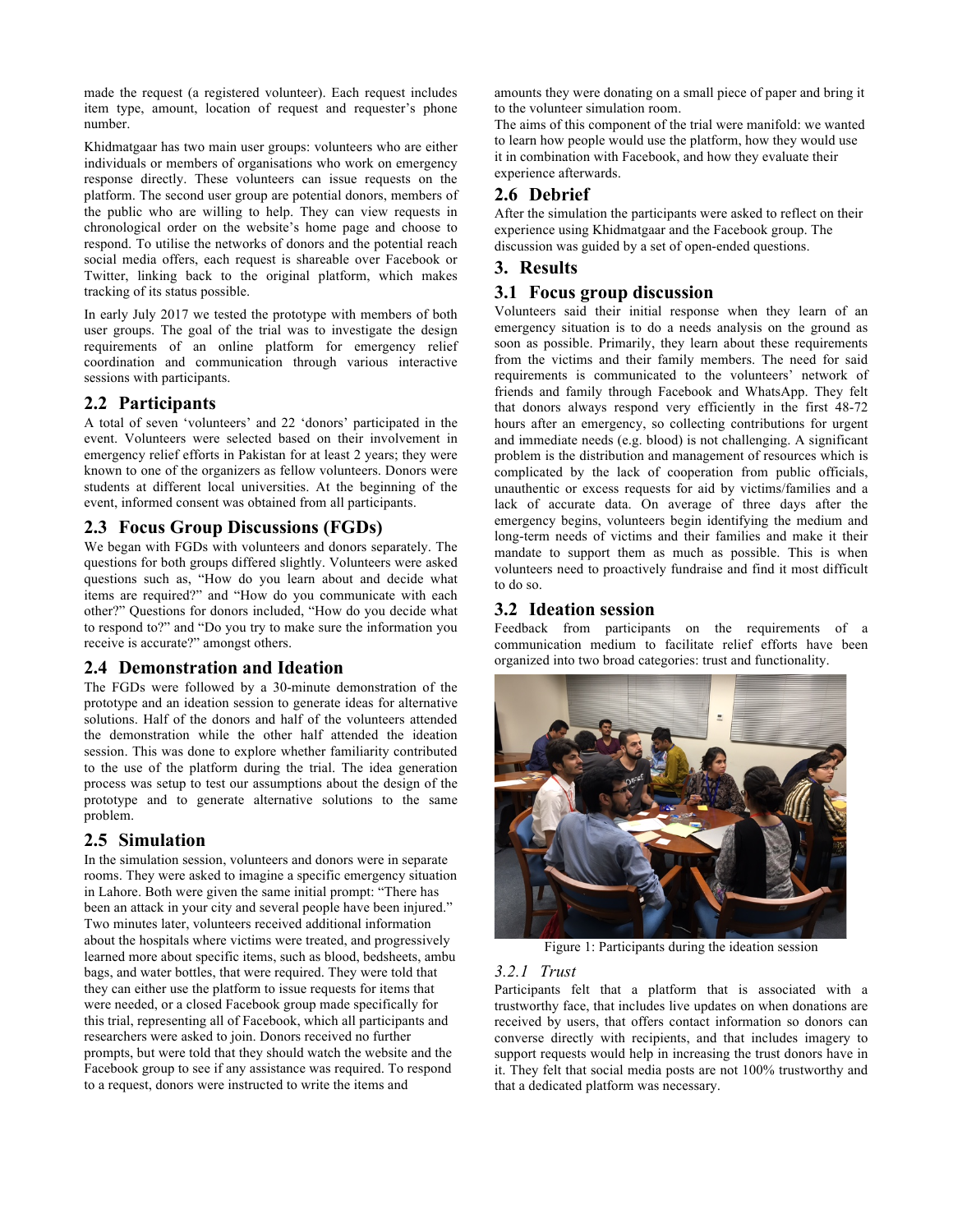#### *3.2.2 Functionality*

In addition to trust, the other main genre of feedback that was received was related to functionality of a platform intended for communication about relief efforts. Participants felt that the development of a 'system that has details of all donors' with contact information was necessary, that users should be able to 'combine efforts and interact to fulfill victim needs', and that a social media group should be developed 'to spread awareness of needs at a national level'. Several participants indicated the need for a notification function while some had a preference for the notifications being region-specific. In addition, participants felt that status bars which show immediate needs and fulfilled needs, and ordering events in terms of priority would be useful coordination mechanisms. An additional feature participants felt was necessary was a news feed because it could 'alert the user about an opportunity to help [and] is really effective in the way Facebook [is]. Facebook is not ideal however, they said, because not everyone uses social media.

## **3.3 Demonstration**

Almost immediately after making a request was demonstrated, volunteers asked for a feature that allows them to edit and update requests. Donors questioned why anyone would trust an unknown website such as Khidmatgaar when it was not associated with or endorsed by anyone they knew. They suggested partnering with an organization such as Edhi Foundation to lend credibility to the website.

## **3.4 Simulation**

During the simulation we observed how volunteers reacted and organised themselves during an emergency situation, the kind of communication needs that arose, the experience of using Khidmatgaar versus the Facebook group, and how requests are treated.



Figure 2: participants (Donors) during the simulation

#### *3.4.1 The volunteer's actions*

Immediately after receiving news of an attack, the volunteers estimated the needs of patients even before any of the volunteers 'went' to a hospital, and started to reach out to their networks via Facebook to ask for support. The volunteers sent a representative to each of the hospitals to speak to victims and their families to identify their individual needs.

#### *3.4.2 Using the website*

Volunteers who were not in the demonstration session had difficulty understanding the website and its functionality when they were tasked with registering and making a request during the simulation.

#### *3.4.3 The use of Facebook vs Khidmatgaar*

From the beginning of the simulation it became apparent that there was a strong preference by the volunteers to use Facebook over Khidmatgaar. Requests for water, blood, and food for victims' families were made on Facebook. Within the first 10 minutes of the simulation, there was a demand (from the prompt) for bed sheets and this request was posted both on the Facebook group as well as the Khidmatgaar website. Within the first half of the activity, volunteers discussed if they should issue requests for certain items via Khidmatgaar but decided to use Facebook as the requests were deemed to be time-sensitive and a speedy response was crucial.

At a later stage, volunteers started to use Khidmatgaar for three specific kinds of requests: 1) items that were deemed non-crucial (e.g. bed sheets), 2) requests that were geared towards long-term problems (e.g. financial support for non-urgent but important surgeries, and 3) requests that were especially large in quantity or cost and were likely to take a longer time and larger amount of donors to accomplish. In total 29 posts were made in the Facebook group during the simulation and 11 on Khidmatgaar.

#### *3.4.4 Arising Communication Needs*

In addition to using the Facebook group to issue requests, volunteers used it for a wide variety of other communication: (1) volunteers updated the status of requests through comments on posts or through new posts, (2) donors tried to contact volunteers by commenting on a post and requesting more information or contact details, and (3) volunteers and donors discussed the nature of the required donation (e.g. whether volunteers were accepting cash donations or not). Participants had difficulty keeping track of updates as they occurred in various parts of the Facebook group and because several requests were active at the same time. This resulted in an oversupply of time-sensitive items. When volunteers used Khidmatgaar there was evident confusion as to how to track responses, as the platform does not allow any additional communication.

## **3.5 Debrief/feedback**

Although during the simulation Khidmatgaar was used only rarely, participants' feedback was generally positive. They felt that the platform was a potentially very useful and helpfull tool but requiring a few additional features.

## *3.5.1 Communication*

Volunteers had a number of suggestions for features that would make communication over Khidmatgaar more meaningful, and that would help serve their purpose more precisely. They felt that (1) they should be able to make updates to requests on the Khidmatgaar website in order to communicate the completion of a task and (2) a live chat or commenting feature on every feature for instant communication would be useful to add clarity to the communication between users.

Participants noticed that requests issued on Khidmatgaar only reach an audience that is already actively looking for opportunities to contribute, and were worried that this severely limits the reach of requests.

#### *3.5.2 Ease of use*

Participants felt that timeliness of the requests presented on the platform is crucial and that the landing page of the platform should automatically refresh, to ensure that the shown requests are in fact up-to-date and reflect current needs.